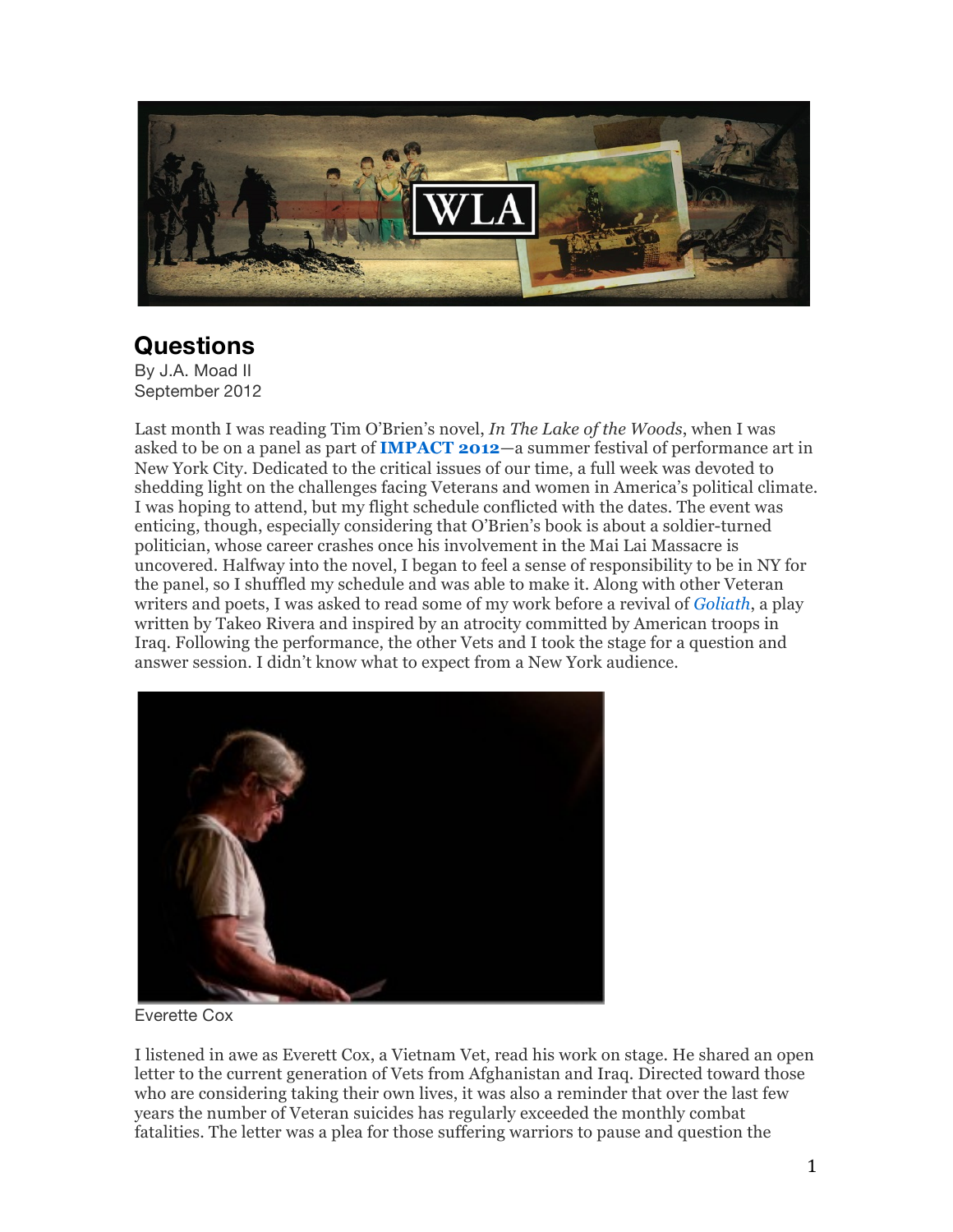impulse to take their own lives. He was asking them to reach out for help in every possible way—to avoid isolation and to take part in the life around them... to grow a garden, to spend time in the presence of children, immerse themselves in nature, help at a food pantry... anything to allow them to reconnect and let the healing process begin. It was a beautiful moment.

As Everett knows all too well, those dark impulses are born of the internal suffering and conflicts wrought by their experiences on the battlefield. The choices they make—those that challenge their own moral foundation—often haunt them for the rest of their lives. As the soldiers in O'Brien's novels and stories make quite clear, when confronted with the savage realities of war—realities often shielded and sanitized for civilian consumption—a soldier relies on discipline, training and their own moral foundation to guide them. But discipline has a way of crumbling all around them in the face of extreme war zone pressures, leaving them to rely on what they've learned growing up in our culture. As *Goliath* would remind all of us in attendance, the life experiences of a young man in America, coupled with training meant to dehumanize the enemy, often works to erode a soldier's moral foundation long before they go off to combat.

As a Veteran, I tend to question the ability of any writer—especially one who hasn't served in the military—to capture the emotional truths and essence of any *war story.* But Takeo Rivera's writing excels at showing us a tragedy in the making—a young man growing up and being molded into a soldier—the embodiment of a nation struggling with identity, masculinity and morality in the context of war. Takeo's work, like all good art, is much more than a war story, though. It's an American story wrought with the conflicts inherent in our nation. The protagonist becomes the artifice through which we gain insight into the making of a soldier in America. As young men struggling to appear strong and superior, many mask their own doubts and insecurities through racial and ethnic slurs or by demeaning women. In *Goliath*, we see an American and military culture where empathy and self-doubt are often viewed with suspicion or as a sign of weakness.

I'd seen a performance of the play a few months before, but like all theater productions, the work is always being tweaked and re-imagined after each performance. Theater, unlike many other art forms, is a living work–one that lends itself to clearer expression the more it's performed. I was impressed when I learned that the cast had reached out to the Veteran community in New York to help them understand the difficulties that soldiers face on and off the battlefield. The work paid off. Alex Mallory, the director, made a few changes since I'd last seen the show, and the new performance was seamless. We were all drawn in by the magic of theater, aware that we were somehow a part and privy to something real and honest taking place before us. Afterwards, the emotional energy from the performance continued to resonate through the audience as the other Vets and I walked onstage for the Q & A.

Unlike the Vietnam Era, where members of the armed forces were often looked upon with contempt, today it seems as if most civilians don't know what to think about us. We are a curiosity in some ways, seen from a distance or on TV. Boxed up in their mind, they carry an uncertain image of who we are and what we're all about. For the most part, their questions reflected this distance, as if the audience was uncertain of broaching uncomfortable or controversial topics. With two women on the panel, I thought for sure they'd get asked about the difficulties of being a female in a combat zone, but they didn't. Overall, the questions made me more aware of that great disconnect between the civilian and military cultures in America. Maybe they didn't know exactly what to ask, or considering the delicate nature of the atrocities in *Goliath*, they were hesitant to examine the motives of those who commit war crimes.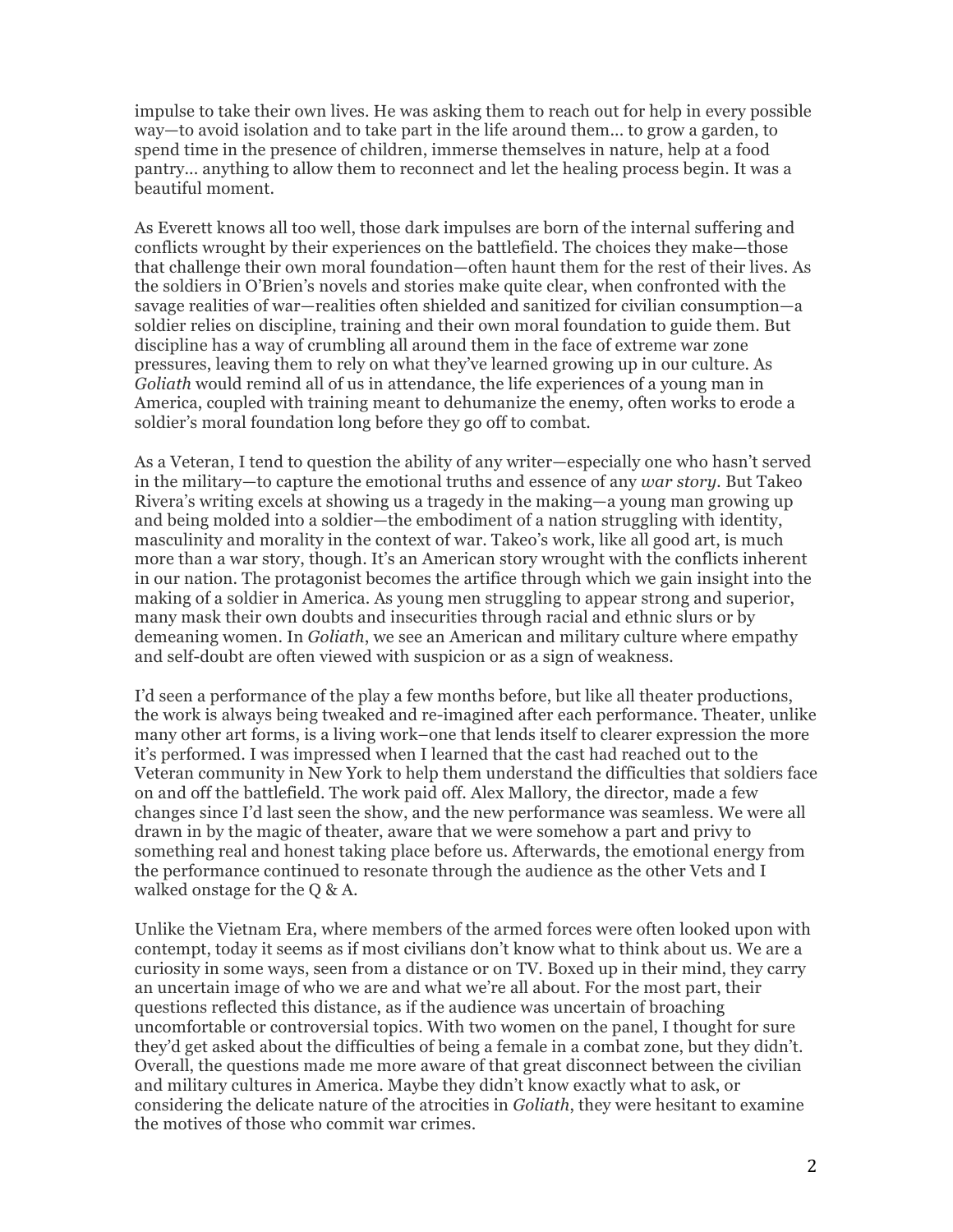

Panelists (L to R): Alex Mallory (moderator) J.A. Moad II, Jennifer Pacanowski, Paul Wasserman, BR McDonald & Nicole Goodwin

By the end, though, a few important questions emerged. A young woman asked about the difficulties of talking to Veterans, wanting to know how to get them to open up. Our answers were all similar: to provide a safe environment for the Vets to talk, and then to wait, and if they open up, to simply listen with patience... listen without questions or any expectations... to understand their need to be around other Vets, to listen in silence and without a hint of judgment... to have them write about the experience or express it with art... and then if you're lucky, they might share bits and pieces of their experiences that touch on the hurt, the contempt, the anger and frustration– feelings that ultimately need a form of expression. Of course, it might take years, or a lifetime, and it might never happen.

As the session came to a close, we took one final question from the daughter of a Navy Captain. Coming from someone immersed in a military culture for her formative years, the question had a certain weight to it. I'm paraphrasing, but this was the gist of it: "Didn't you know what to expect when you joined the military?" I waited, deciding not to be the first to answer, giving those who'd been on the ground in Iraq and Afghanistan the first opportunity to speak. I could sense a kind of pent up desire by everyone to answer the question–each of us, in our own way, needing to say,

*No, of course not. How could a young kid imagine what combat is like or how they would react to the horrible things they'd seen and done? How could anyone understand the pure hatred and contempt they felt in the eyes of the people they were supposed to be liberating...how could they?* 

I spoke of my own naive sense of moral certainty as a boy steeped in adventure novels and movies of my childhood—the belief in doing the right thing and a longing for exciting experiences that often guides our impulses to join the Armed Forces. Like many kids, I once believed in the notion of might for right, wanting to be a modern day knight of the Round Table, a heroic pilot like Han Solo and the guys in Top Gun all wrapped up into one. And, at a more fundamental level, like so many boys, I wanted my own father to be proud of me. That was the moral foundation on which I'd built my own wide-eyed vision of the future—a fifteen year-old boy sending off for an application to the Air Force Academy without a clue of what that future would entail. No... despite the fact that my father was a Vietnam Vet who saw combat on the ground, I didn't know what to expect. But maybe we should know. Maybe, we all *need* to know.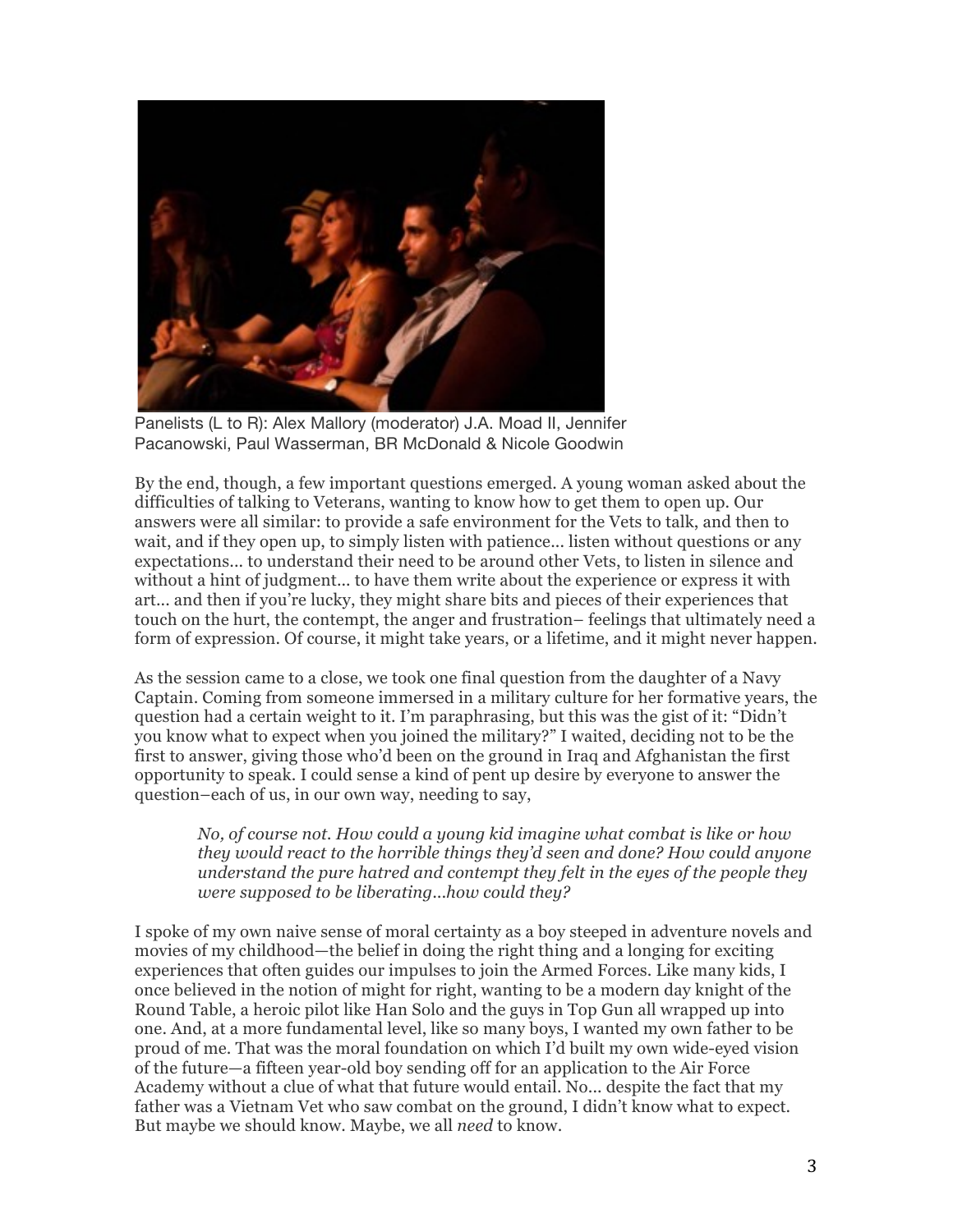Back home, a few weeks later, I picked up *In the Lake of the Woods*, and I couldn't put it down. The story echoed the difficult truths expressed in *Goliath.* I realized how each story's protagonist was the by-product of a previous war—boys that didn't live up to the expectation of their Veteran fathers. Fat and nerdy or sensitive and romantic, they bore the burden of proving themselves in their own generation's wars. To cleanse themselves of those weaknesses, young men like them become vulnerable in a combat zone as they wrestle with their own demons. In a place where death and killing become an every day reality, it's easy to understand how soldiers can be broken and swayed to take part or be complicit in atrocities—those young boys and men trying to prove themselves in a culture that demands loyalty and strength above all else.

While teaching a book on involving war crimes to cadets, there was always a solemn distance from which they were able to observe the atrocities. Early on in the readings, they tended to frame the indiscriminate targeting of civilians, the mutilation and desecration of corpses, the torture and the rapes as the acts of crazy soldiers, a few bad apples or due to poor leadership. But, of course, as *Goliath, In The Lake of the Woods* and much of the literature of war reminds us, that's not the case. Slowly, and often reluctantly, the cadets began to see beyond those first assumptions. Eventually, the discussion would come around to the tipping point for soldiers, into what psychologists refer to as the *berserk state*—the point where a soldier goes over the edge, disengaging from their own moral foundation completely. I would always pose a question to those cadets. Sheltered inside their world of certainty and comfort, I would ask them, can you envision yourself in that state? When you look in the eyes of the mirror... can you imagine going there?

Ever since that night in New York, I've been asking myself a lot of questions—ones that we, as a society engaging in wars more often than we may want to admit, need to ask. Should those citizens who sign up to fight, know as much as possible about what to expect before they go off to war? If so, then maybe we should ask those teen-aged kids and young adults who volunteer and fight on our behalf, if they know what lies ahead. Before they're tasked with the burden and responsibility of fighting, maybe it's only fair we ask them a few questions like these to see if they know what to *expect*:

- Are you aware that if you take part in combat, it's highly probable that you will suffer a form of mental trauma that will linger with you for the rest of your life?

- Do you know what friendly fire is?

- Do you realize that you'll be trained to dehumanize the enemy, which may make it easier for you to kill on the battlefield? But unless you're a sociopath, it will not help you bridge the internal struggle that will haunt you for the rest of you life.

- If you are injured severely and survive, you may never be able to work again, possibly lose all your limbs and be in the care of someone else for the rest of your life, okay?

- Do you understand that since resources are limited, the VA will get to you when it can, maybe in a few months, and maybe when it's too late to help you? Hundreds of thousands are already in line ahead of you, and they've been waiting months and years for results.

- Do you know what Traumatic Brain Injury is?

- Have you ever seen a corpse toasted beyond recognition or been to a burn clinic?

- Can you imagine that you and those who serve alongside you will likely compromise their integrity at some point and possibly more than once?

- Do you realize you'll be more likely to be homeless and have difficulty finding good employment than your peers?